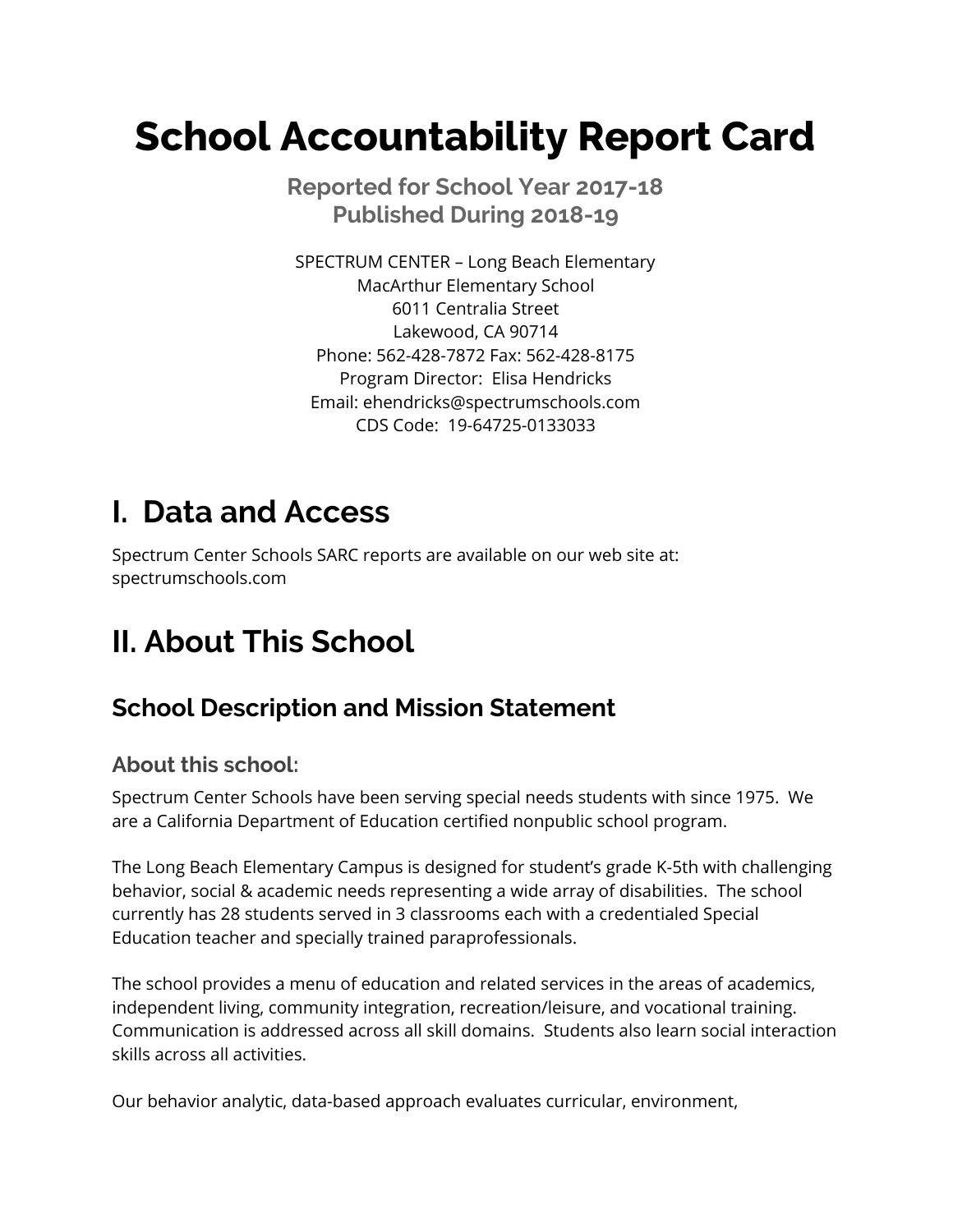intra-personal and interpersonal variables in designing non-aversive behavior programs to teach pro-social behaviors. Some of our standard evidenced based practices include:

 Applied Behavioral Analysis Positive Behavior Intervention Plans Positive Behavioral Supports Curriculum and Instruction State Standards Implementation Computer Assisted Technology Discrete Trial Training Ongoing Progress Monitoring Curriculum Based Measurements Content based Assessments Functional Analysis Direct Instruction Standardized Assessments

 Data is collected on academic achievement and on each Individualized Educational Plan (IEP) goal weekly. The data is reviewed monthly to assess the student's progress. Lessons plans are revised as needed to assure student learning. A progress report and/or report card is completed for every student and is provided to both the parent and LEA quarterly per the IEP and master contract.

 Spectrum Center Schools monitor progress on targeted campus goals quarterly. An Internal Accountability Review is conducted annually.

#### **Mission Statement:**

 Our mission is to provide personalized, evidence-based educational services for non-traditional learners in collaboration with families and public school districts.

### **Opportunities for Parental Involvement**

 Parents are involved in the student enrollment process, parent/teacher conferences, IEP development and approval.

 Teachers make weekly phone calls/e-mails or written notes to parents to touch base and share how the child's week went as well as ask for parent input.

 When needed, Spectrum Center has provided trainings to help parents with challenges at home, such as ABA principles, video modeling for those with Autism, and many others.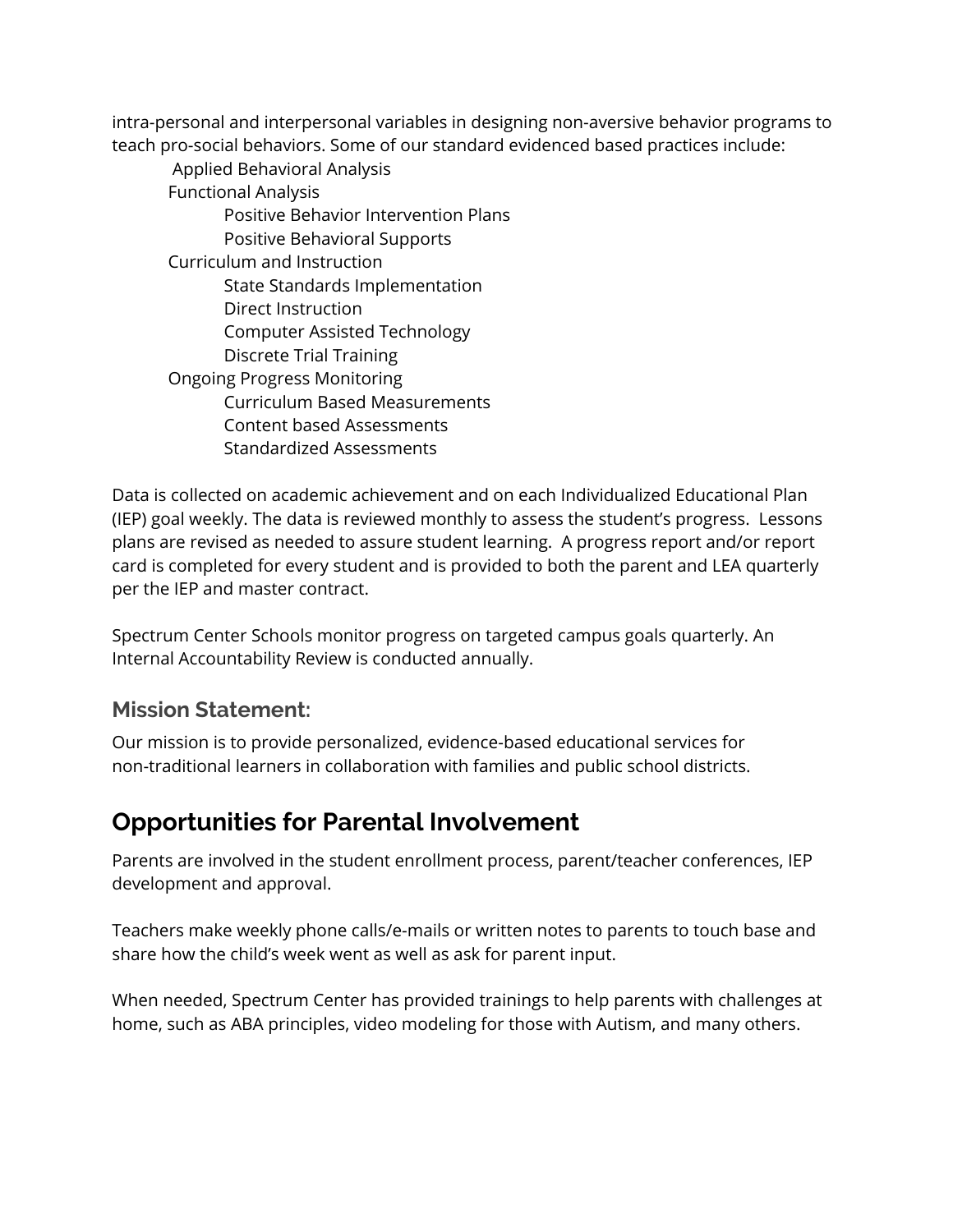### **Student Enrollment by Grade Level (School Year 2017-18)**

 This table displays the number of students enrolled in each grade level (determined by age) at the school. Grade 1: 1. Grade 2: 5. Grade 3: 11. Grade 4: 3. Grade 5: 9. Grade 6: 0. Grade 7: 0. Grade 8: 0. Grade 9: 0. Grade 10: 0. Grade 11: 0. Grade 12: 0. Ungraded HS: 0. Kindergarten: 1. Post-Secondary: 0.

#### **Student Enrollment by Group**

Total Enrollment: 30.

 This pie chart breaks down student population by Primary Disablity: AUT (Autism): 20%, ID (Intellectual Disability): 3%, OHI (Other Health Impairment): 13%, SLD (Specific Learning Disability): 3%. ED (Emotional Disturbance): 60%,

This pie chart indicates that 100% of placements were home.

 This pie chart breaks down the Gender of the student population: Female: 20%, Male: 80%.

 The CAASPP is the California Assessment of Student Performance and Progress (statewide testing to measure student progress). This pie chart breaks down the percentage of students who participated in each level of statewide testing - CAASPP: CAASPP-Reading: 40%,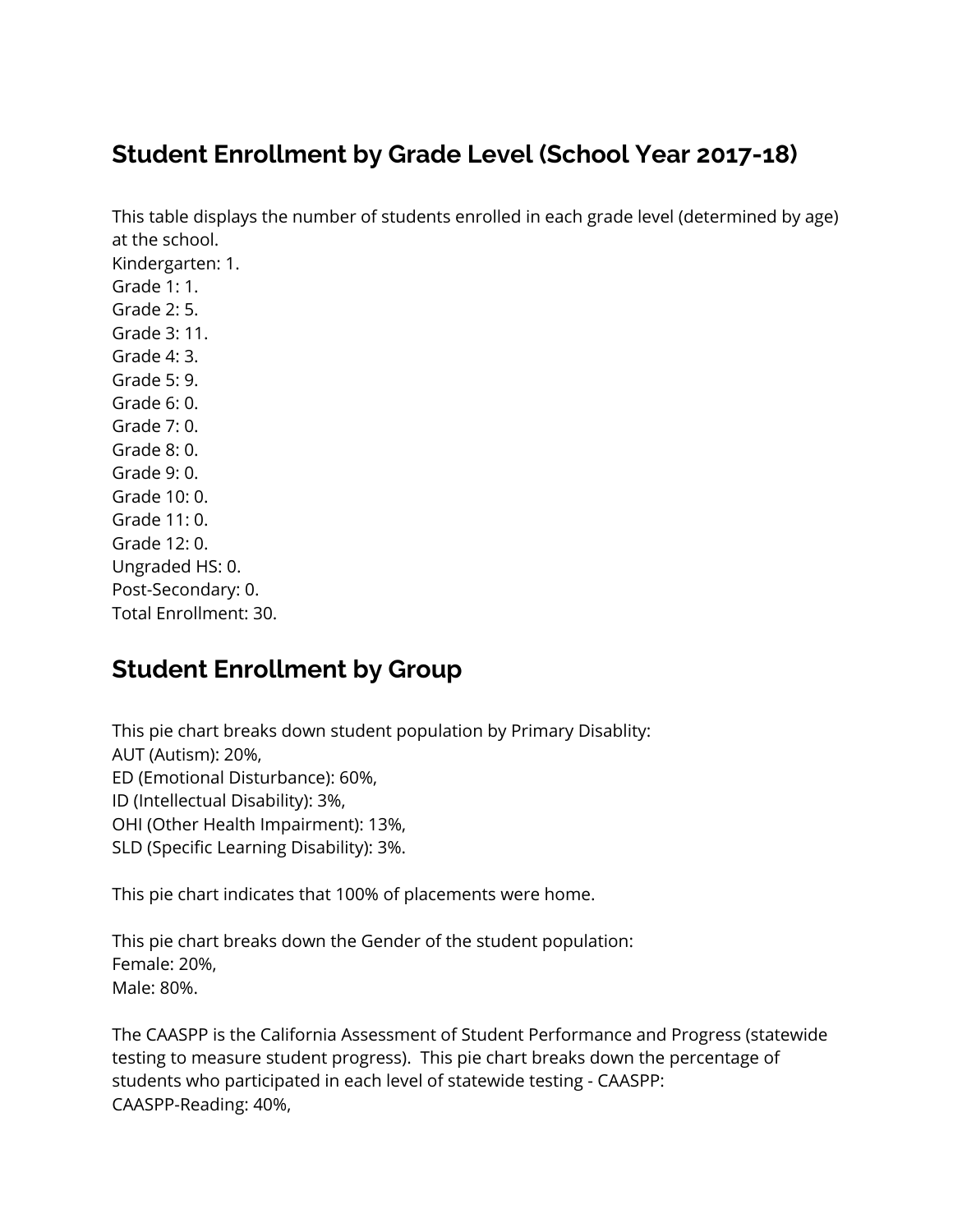CAASPP-Math: 40%, CAASPP-Science: 20%.

 This pie chart breaks down Diversity in the student population: Black/African American: 43%, Hispanic/Latino: 40%, Unknown: 3%, White: 13%.

#### **Average Class Size**

 Our model is to provide small classroom sizes which range from 10 to 12 students in a classroom. Students are in classrooms according to age and function level. In the 2017-18 school year, the served an average of 36 students in 3 classrooms.

### **III. School Climate**

### **School Safety Plan (School Year 2017-18)**

 All staff receive required trainings including, but not limited to: 1st Aide/CPR, Hughes Bill, incident report writing, emergency preparedness, blood borne pathogens, student supervision, safety in the work place, sexual harassment, abuse reporting and universal precautions.

 The campus has a safety team which meets monthly. The safety team is responsible for monitoring monthly classroom safety and risk abatement checklist, maintaining adequate first aide and blood borne pathogen supplies and reviewing safety incidents as needed. Morning sweeps of the grounds are conducted to insure the campus is secure and free from dangerous debris.

 Emergency preparedness includes monthly fire drills, monthly earthquake drills, monthly OSHA building checks, an annual fire inspection and an annual disaster drill which includes earthquake preparedness, shelter in place, violent intruder protection and an annual exposure control plan.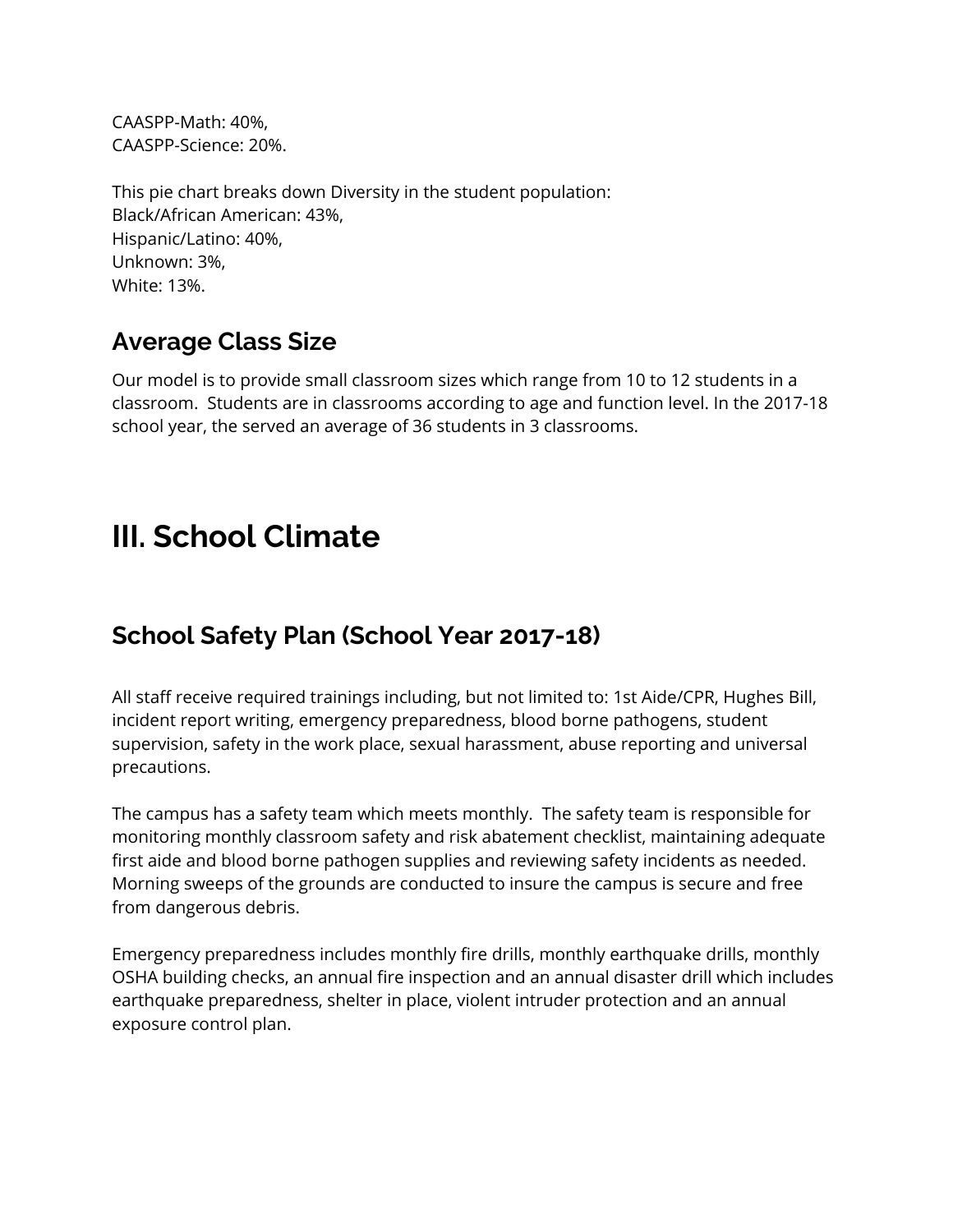#### **Suspensions and Expulsions**

This table demonstrates the rate of student suspensions and expulsions by year.

Suspensions: 2017-18: 0. Expulsions: 2017-18: 0.

# **IV. School Facilities**

### **School Facility Conditions and Improvement Plan (School Year 2017-18)**

#### **Age of School Buildings:**

 The Spectrum Center Long Beach Elementary campus is located at 6011 Centralia Street in Lakewood, CA. The campus opened in 2015 and is located onsite in three classrooms at an operating public school MacArthur Elementary School.

#### **Maintenance and Repair:**

 The Administrative team is responsible for contacting the district for all campus repairs and coordinates with the Maintenance Specialist to ensure repairs are completed. The head of the safety team coordinates with the Safety Team members to conduct morning safety sweeps to insure the campus is free from dangerous debris.

#### **Cleaning Process and Schedule:**

 Daily cleaning of the building is provided by Preventive Building Maintenance, a cleaning company based out of Fairfield.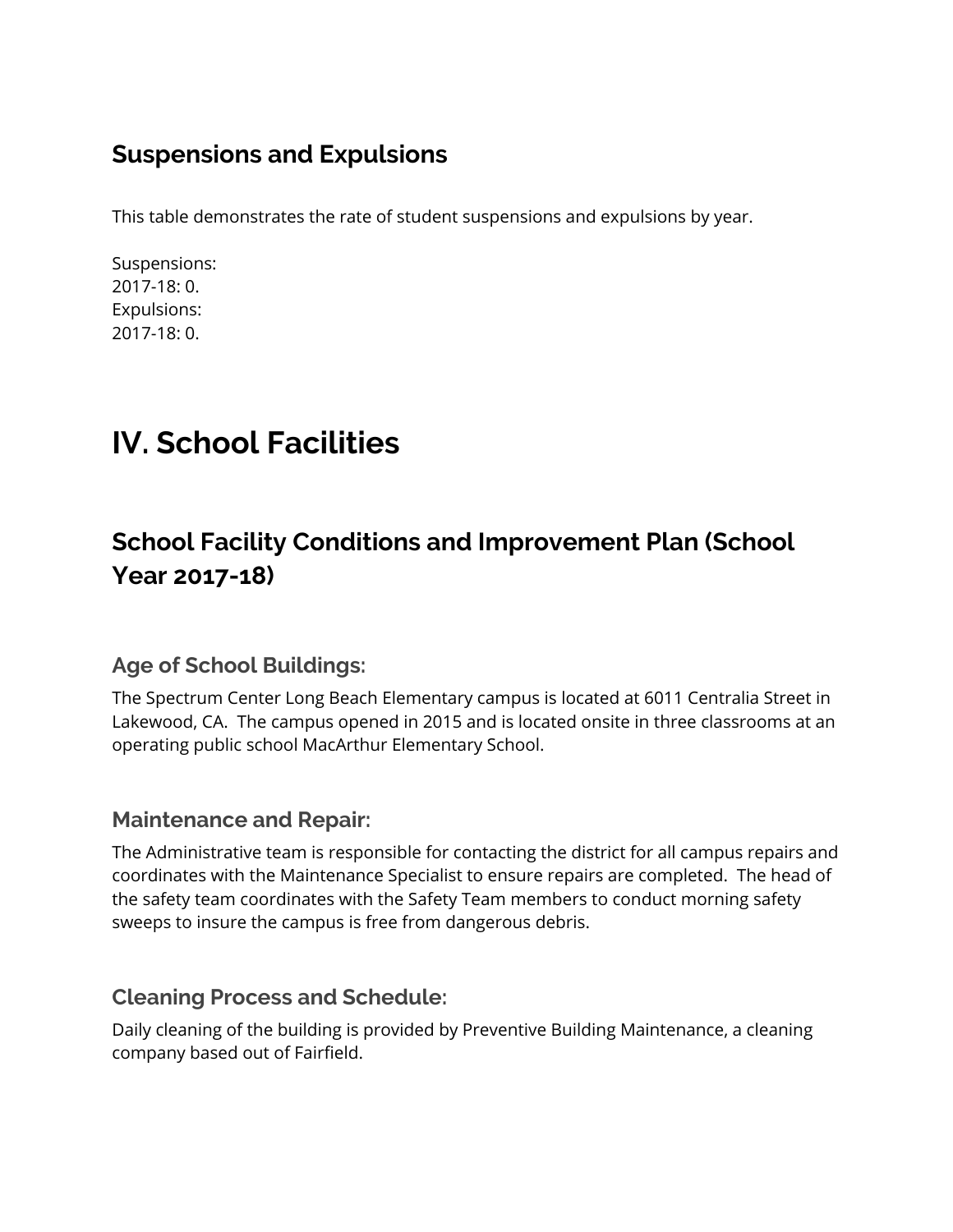#### **Modernizing or New School Construction Projects:**

 This table presents School Facility Good Repair Status for School Year 2018-19. From left to right, there are 3 columns: System Inspected, Repair Status, and Repair Needed and Action Taken or Planned. The Repair Status column includes for quality evaluation options: Exemplary, Good, Fair, and Poor. The below list goes through the rows of the table to identify the information in column 1, column 2, and then column 3.

- 1. Systems: Gas Leaks, Mechanical/HVAC, Sewer. Status: Good. Repair or Action: Blank.
- 2. Interior: Interior Surfaces. Good.
- 3. Cleanliness: Overall Cleanliness, Pest/Vermin Infestation. Good.
- 4. Electrical: Electrical. Exemplary.
- 5. Safety: Fire Safety, Hazardous Materials. Exemplary.
- 6. Structural: Structural Damage, Roofs. Good.
- 7. External: Playground/School Grounds, Windows/Doors/Gates/Fences. Good.
- 8. Overall: Good.

### **V. Teachers**

#### **Teacher Credentials**

 This table has 2 columns that represent teacher by category and school year 2017- 2018. This represents the number of teachers per credential level or permit level. Column 1: Teachers. Column 2 is the number of teachers the school year. The rows name the Credentials and the number of Teachers with those Credentials.

- 1. Number of campus classrooms: 3.
- 2. Clear or Level 2: 0.
- 3. Preliminary or Level 1: 2.
- 4. Intern or District Intern: 0.
- 5. PIP/STSP: 1.
- 6. Waiver: 0.
- 7. TPSL (Teaching Permit for Statutory Leave): 2.
- 8. 30 Day Emergency Substitute Permit (Classroom Aides): 1.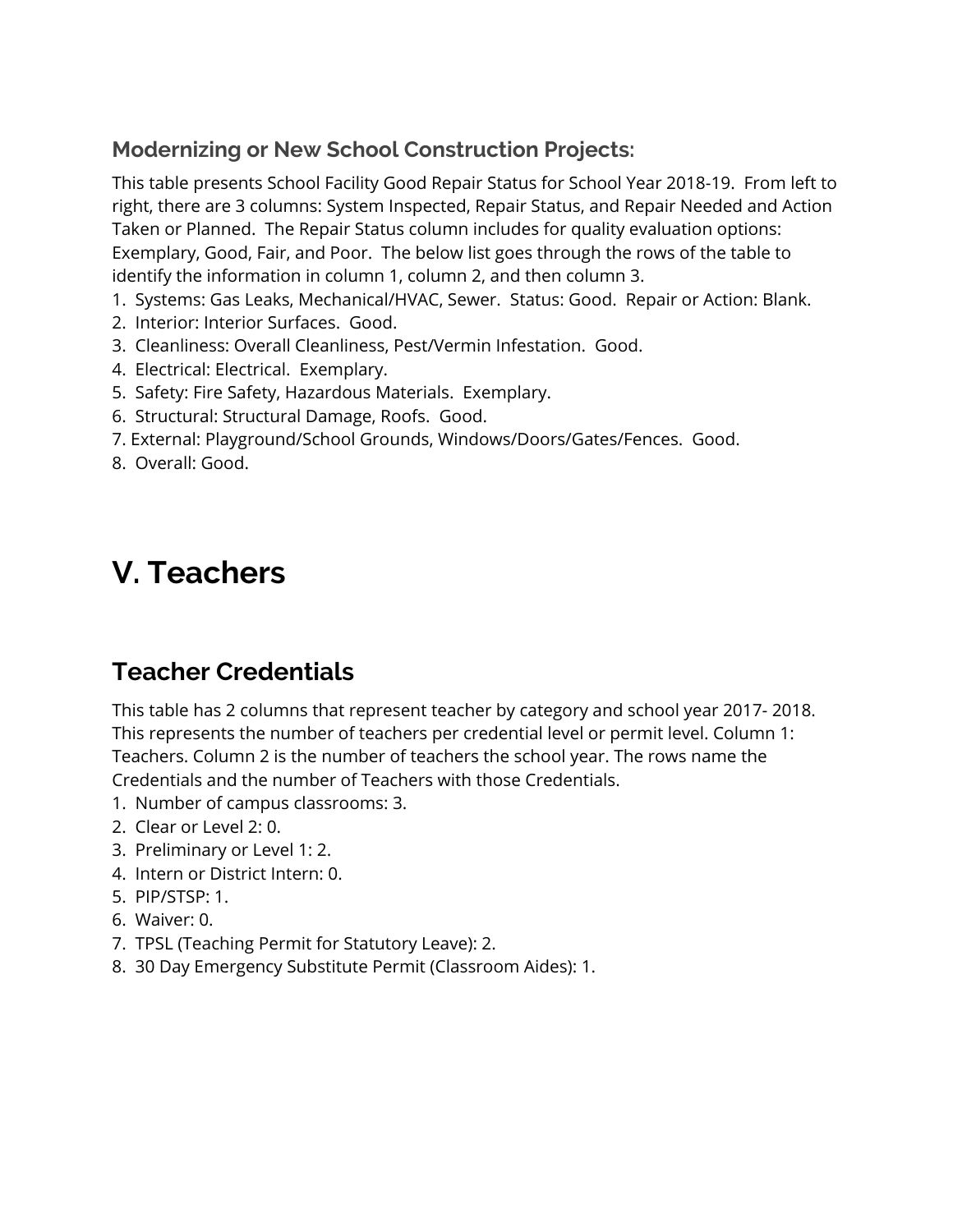# **VI. Support Staff**

#### **Other Support Staff (School Year 2017-18)**

 This table identifies the Title of Support Staff and the number of full time employees assigned to the school in that category. Senior Behavior Analyst: 1. Curriculum and Instruction Specialist: 1. Speech/Language/Hearing Specialist: 0. Adapted Physical Education: 0. Transportation Support: 0. Behavioral/Instructional Classroom Aides: 10. Education Coordinator: 1. Therapists: 1. Occupational Therapists: 0.

# **VII. Curriculum and Instructional Materials**

### **Instructional Materials (School Year 2018-19)**

 Each student at CST and CMA level has a text book which matches the SBE or the local LEA's adapted text books in each academic area at his/her grade level. In addition Spectrum Center provides supplemental materials as appropriate to match the students' learning patterns.

 This table describes each Core Curriculum Area (Reading/Language Arts, Mathematics, Science, History-Social Science, Foreign Language, Health, Visual and Performing Arts) based on 3 categories of information:

 1. Quality, Currency, and Availability of Textbooks and Instructional Materials. \*Need to import the campus' Materials form: all Core Curriculum Areas are selected as needing to import the Materials form.

 2. Percent of Pupils Who Lack Their Own Assigned Textbooks and/or Instructional Materials: all Core Curriculum Areas are 0%.

 3. Most Recent SBE or Local Governing Agency Approved Textbooks and Instructional Materials: all Core Curriculum Areas are marked as yes.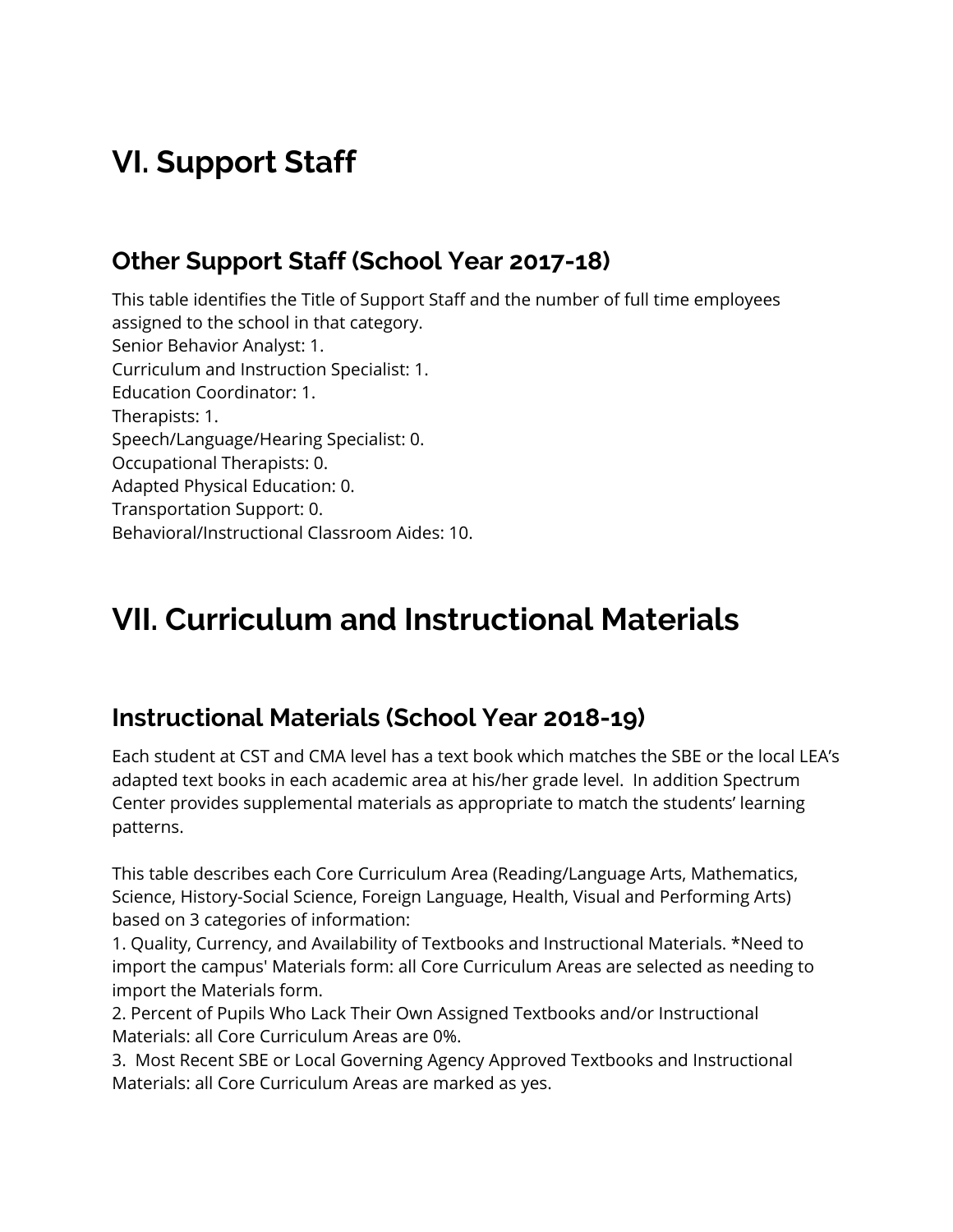### **VIII. School Finances**

#### **Expenditures per Pupil (Fiscal Year 2017-18)**

This table lists:

- 1. Total Dollars: \$858,704.
- 2. Dollars per student: 30,668.
- 3. Average Teacher Salary: 60,671.

#### **Types of Services Provided**

 Spectrum Center Schools works cooperatively with local school districts to develop a customized curriculum for each student based on the student's Individual Education Program (IEP), abilities, interests and goals. The Spectrum Center Schools meet state education standards and are based on the principles of Applied Behavior Analysis (ABA). ABA is a discipline devoted to the understanding and improvement of human behavior. Spectrum's ABA curriculum includes specific strategies for preventing behaviors of concern, teaching alternative appropriate behavior, teaching self-control strategies, improving learning skills and responding to behaviors of concern in a safe and respectful manner.

 Spectrum Center Schools serve students with emotional disturbance or developmental disabilities who benefit from a consistent and structured program, with an emphasis on a successful transition to a less restrictive environment. The students receive individualized instruction in academic, social and behavioral skills, including independent living and vocational skills in a low student to instructor ratio.

 Spectrum Center Schools also serve students with autism, who receive a continuum of specialized education services in dedicated classrooms. Applied Behavior Analysis is the foundation of Spectrum's approach to teaching children with autism in an environment that is predictable, consistent, structured and positive. Spectrum's curriculum for students with autism in highly structured involves repeated presentation of instruction and focuses on communication, behavior, social and academic skills in a low student to instructor ratio.

 Related services provided at by Spectrum Center per the student Individual Education Program includes counseling, Speech and Language Therapy, Occupational Therapy,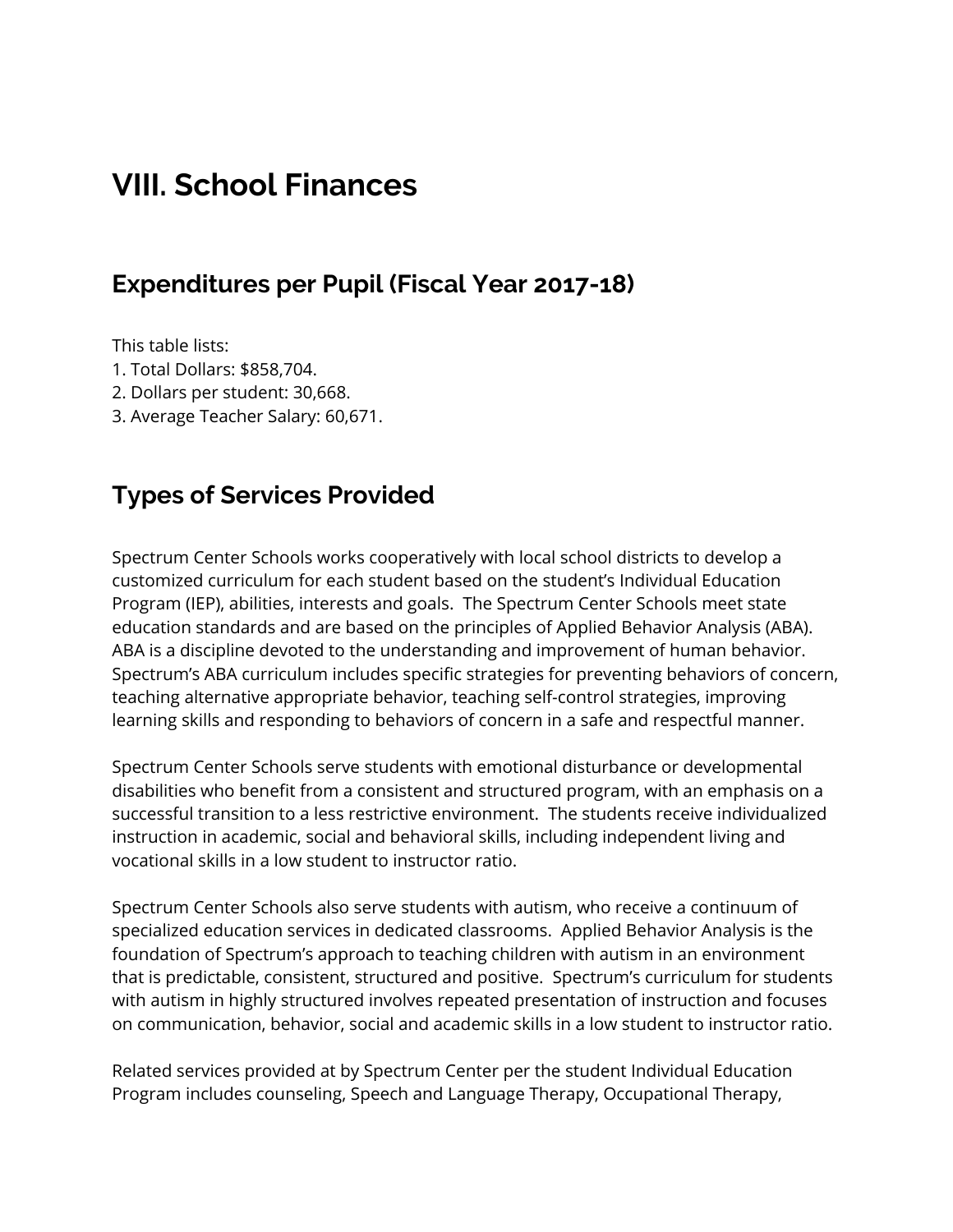Adapted Physical Education, Augmentative Communication, and Assistive Technology.

#### **Teacher and Administrative Salaries (Fiscal Year 2017-18)**

 This table lists salaries for Categories of Teacher, then the Spectrum Schools Amount, and the State Average (ADA <1,500)

- 1. Beginning Teacher Salary, \$45,760, \$38,592.
- 2. Mid-Range Teacher Salary, \$60,605, \$55,764.
- 3. Highest Teacher Salary, \$75,450, \$72,219.
- 4. Average Teacher Salary, \$60,671, \$90,207.
- 5. Average Director Salary, \$90,334, \$116,768.

### **IX. Student Performance**

#### **Standardized Testing and Reporting**

 Our goal is to help students earn required credits and acquire the necessary skills for success — now and in the future The Student Growth Percentile (SGP) reports student progress compared to millions of academic peers in general, and special education nationwide. The typical SGP score is at least 35 for math and reading.

Spectrum Center students were on average five grade levels behind in reading and math at

 This bar graph represents Student Growth Percentile (SGP). Long Beach Elementary has 34.89 Math SGP and 40.71 Reading SGP.

#### **Other Student Outcome Data**

time of entry.

 Spectrum Center ensures students make progress on their Individualized Education Program (IEP) goals. The graph below shows the percentage of IEP goal progress for students in each of our learning environments.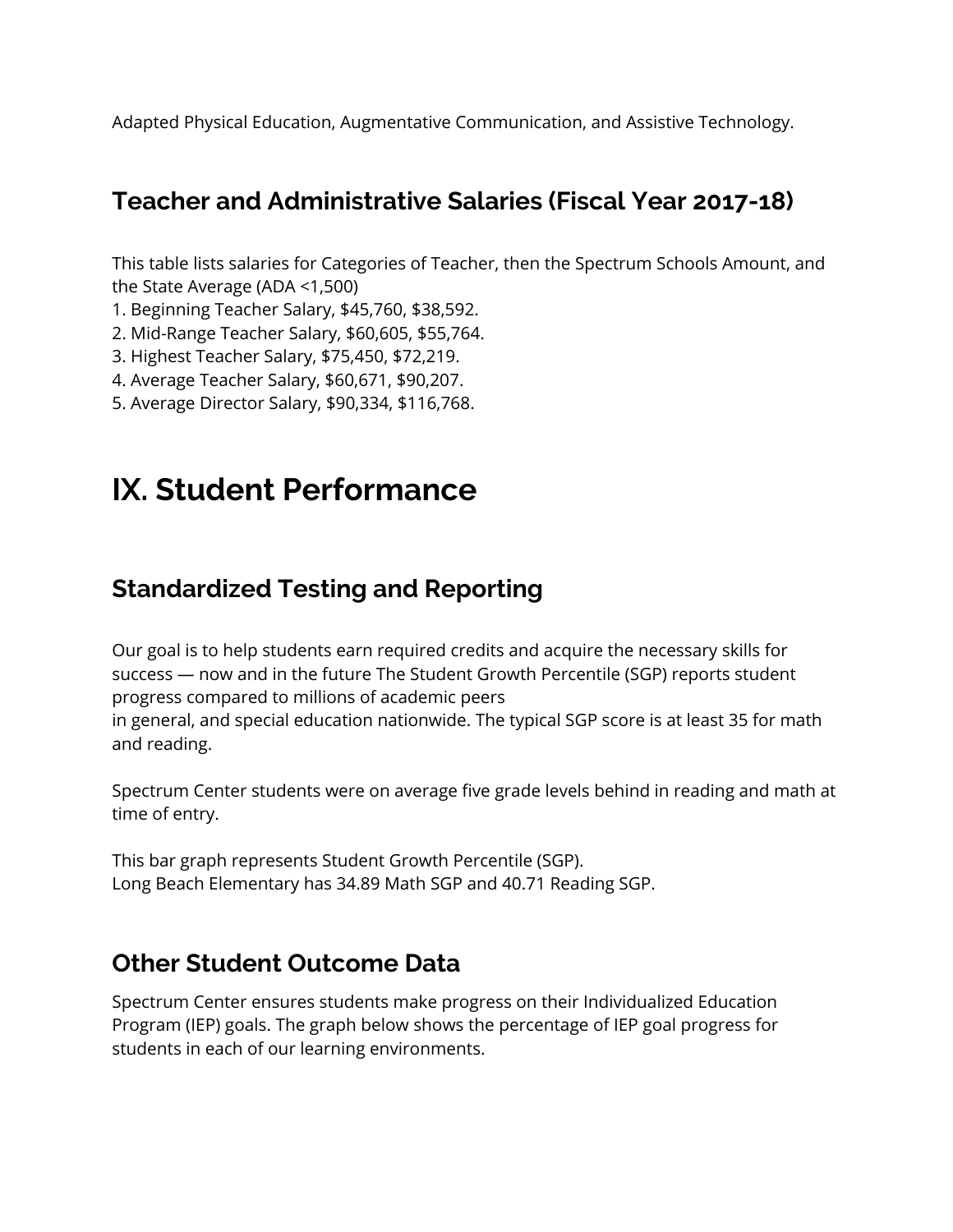#### **IEP goals**

 Transition Goals: 28%. Social Emotional Goals: 63%. Replacement Behavior Goals: 77%. ALS Goals: 0. Academic Goals: 81%.

# **X. Accountability**

### **California Department of Education Certification (CDE)**

The Spectrum Center Schools are all certified by the California Department of Education.

#### **Academic Performance Index (API)**

The API is not applicable to Non Public Schools.

### **XI. Postsecondary Preparation**

#### **Completion of High School Graduation Requirements**

 Data is not shown when the number of students with data is ten or less to protect student privacy.

### **XII. Instructional Planning and Scheduling**

Spectrum Center Schools provide continual training as well as dedicated staff training days.